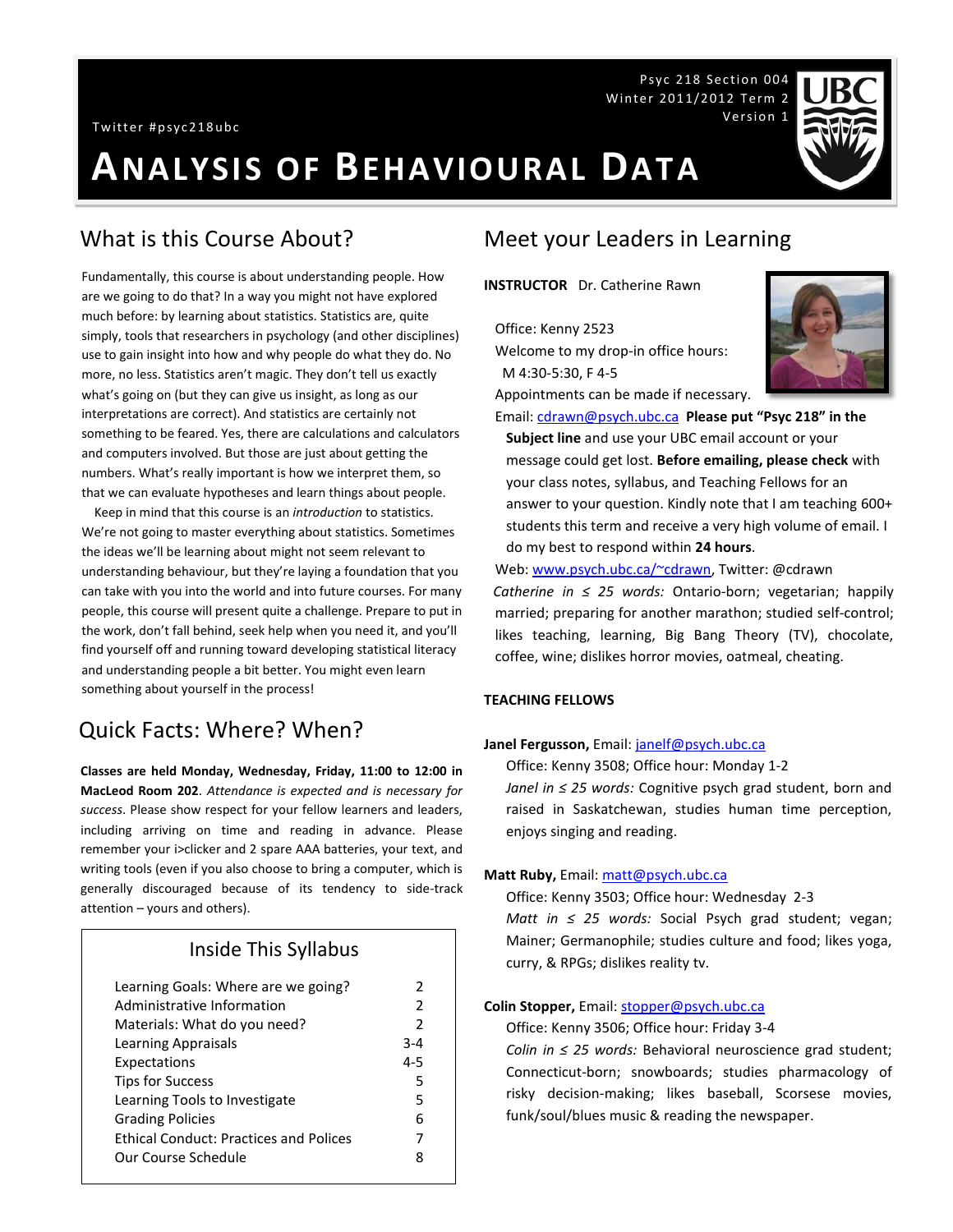# Learning Goals: Where are We Going?



I designed this course with specific goals in mind to keep all of us focused throughout the term. By the end of this course, you should be able to...

- 1. Define inferential statistics.
- 2. Calculate, by hand and using computer software, a variety of statistics commonly used in psychology (e.g., correlation, regression, z-scores, *t*-tests).
- 3. Choose and apply the appropriate statistic to analyze a dataset, when provided with a study's design and a researcher's purpose.
- 4. Interpret what the statistics you calculate mean about the data and the hypothesis.
- 5. Evaluate others' interpretations of statistical analyses.
- 6. Explain and execute the process of a hypothesis test.
- 7. Explain the (limited!) meaning of "statistical significance."
- 8. Discuss the strengths and weaknesses of various statistical tests.
- 9. Define and discuss the relationships among major statistical concepts (e.g., alpha, effect size, power, sample size).
- 10. Appreciate the value of developing statistical literacy.

# Administrative Information

**INTEGRATION OF COURSE IN CURRICULUM** This course requires having successfully completed Psyc 217 (Research Methods) and having declared a major in Psychology, Cognitive Systems, or Speech Sciences. This course is a requirement for the BA Psychology major, and is a prerequisite for Honours and Psyc 359 (advanced statistics).

**A NOTE ON WITHDRAWING FROM THIS COURSE** This is an intense course. Sometimes people find that they are unable or unwilling to handle the demands of a course. If you find yourself in this situation, I encourage you to talk to one of your Leaders in Learning (me or a Teaching Fellow) for advice. If you wish to withdraw from this course without any record of the course on your transcript, you must do so before January 16. If you wish to withdraw from this course with only a withdrawal standing of "W" on your transcript, you must do so before February 10.

# Materials: What Do You Need?

You'll need 6 critical materials to set yourself up for success in this course.

#### **1. REQUIRED TEXTBOOK** Pagano, R. (2013). *Understanding Statistics in the Behavioral Sciences,* **(10th Ed.).** Nelson Canada.

A hard copy of the text is available to buy from the UBC Bookstore (and can come with the CogLab access code; see below), and from Discount Textbooks. The  $9^{th}$  edition of the text is somewhat but not majorly different from the  $10<sup>th</sup>$  edition. You are responsible for the  $10^{th}$  edition material, so use the  $9^{th}$  at your own risk.

#### **2. REQUIRED LAB GUIDE** Cuttler, C. (2010). *A student guide to SPSS***, including SPSS student version 18** (software CD, compatible with both PC and Mac).

This guide will be indispensable when it comes to completing the 6 lab assignments throughout this course. Install SPSS on your computer ASAP as some students have had problems installing it in the past. If you choose to access SPSS some other way and/or in some other version, *do not expect us to be able to help you with it.*

**3. REQUIRED COGLAB ACCESS** Francis, G., & Neath, I. (2007). *CogLab Online Version 2.0 with Access code (4th Edition)***.** Available from the bookstore on its own or packaged with your Pagano text. Or, you can purchase access directly from the website [\(www.nelsonbrain.com,](http://www.nelsonbrain.com/) then enter ISBN 0495502960)

**4. REQUIRED I>CLICKER** i>clicker questions and polls will be integrated into every class; please bring yours! They can be purchased at the bookstore, used or new. Please REGISTER YOUR i>clicker on our Vista course website in order to receive your points.



**5. REQUIRED BASIC CALCULATOR** Bring a basic, nonprogrammable calculator to every class and to all exams. It should be able to do squares and square roots; that's the fanciest calculation ability you'll need (e.g., a simple Casio is \$9.95 at Staples.)

**6. VISTA COURSE WEBSITE** Our course website is [www.vista.ubc.ca.](http://www.vista.ubc.ca/) You can log in using your CWL. Register your i>clicker, download PowerPoint slides *after* each lesson, view announcements, discuss course material with your classmates, and more! You are responsible for checking this site frequently, and for registering your i>clicker here. (If you have a used i>clicker, please visit the Learning Commons in the I. K. Barber Learning Centre to find out the code.)

*NO MONEY?* If you're choosing between buying food or textbooks and an i>clicker, \*please\* come to me and I'll do my best to set you up with what you need. Note that you can borrow a copy of the Pagano text and Cuttler's guides from Koerner library on course reserve. SPSS 18 can be accessed on computers in BUCH B101, which is a drop-in lab open weekdays from 8am to 8pm. The room is often used for other classes, so please check the room's schedule.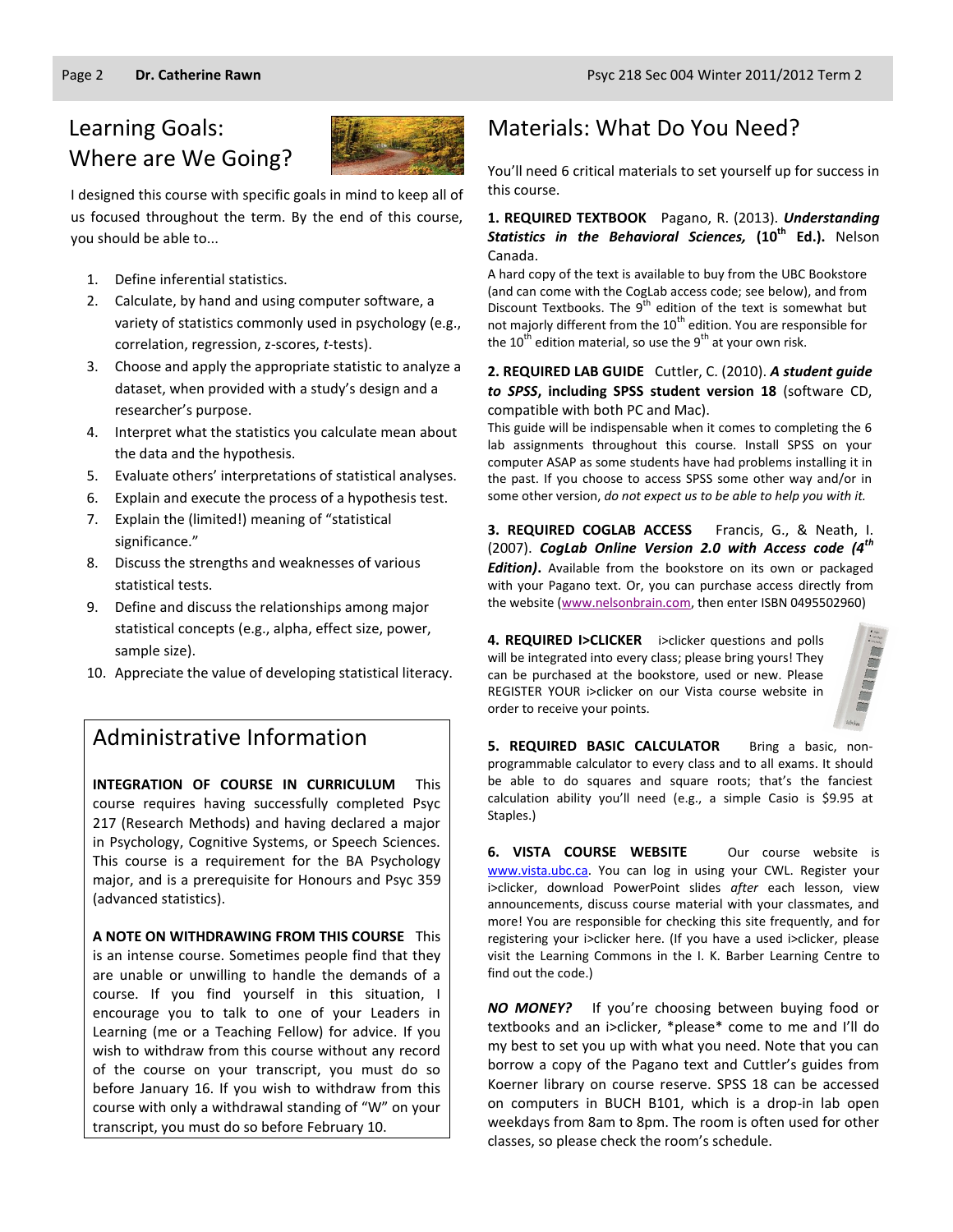

# Learning Appraisals: How Will We Know If We Have Met Our Goals?

| <b>Learning Appraisal Activity</b>          | <b>Points</b> | <b>Dates</b>                                                                       |
|---------------------------------------------|---------------|------------------------------------------------------------------------------------|
|                                             | to Earn       |                                                                                    |
| 3 Midterm Tests (best two count, 12% x 3)   | 36%           | January 23 (Chapters 1-5), February 13 (Chapters 6-8), March 12 (Chapters 9-12)    |
| Cumulative Final Exam                       | 34%           | During exam period (April 11-25) as scheduled by registrar                         |
| Assignments $(4\% \times 6)$                | 24%           | Due at the start of class on Fridays January 20, February 3, February 17, March 9, |
|                                             |               | March 23, and Wednesday April 4                                                    |
| In class participation using the i>clicker  | 3%            | Continuous                                                                         |
| Research Experience Component (3 hours HSP) | 3%            | Complete by Thursday April 5.                                                      |
| Points Available for you to Earn            | 100%          |                                                                                    |

**MIDTERM TESTS (3 x 12%) AND CUMULATIVE FINAL EXAM (34%)** All tests and exams will consist of a mix of multiplechoice and short answer questions. **You will be challenged to push beyond memorization of facts and to integrate and apply course material.** Research shows greater long term retention with multiple testing—not just studying—opportunities (Roediger & Karpicke, 2006). Therefore, to best prepare you to apply course material in future related courses, **the final exam is cumulative.**

**PRESENCE AT MIDTERM TESTS** Presence at all midterm tests is expected. **THERE WILL BE NO MAKE-UP MIDTERMS.** If you miss a *midterm test* for any reason, your final exam will be worth 12% more (i.e., 46% of your grade). If you miss a second midterm test, your final exam will be worth 24% more (i.e., 58%), and so on.

**PRESENCE AT FINAL EXAM** Presence at the Final Exam (in April) is *mandatory*. If you absolutely must miss the final exam due to an extenuating circumstance like severe illness, you or your caregiver must apply for Academic Concession by contacting your Faculty's Advising Office (e.g., Arts Advising through the Centre for Arts Student Services). If you have 3 or more exams scheduled to start and finish within a 24 hour period you may request to write the second exam on a different day. However, you must give the instructor of the second exam one month notice.

**ASSIGNMENTS (6 x 4%)** Six lab assignments spread across the term will give you practical experience analyzing data using SPSS (a commonly used statistical software package) and reporting the results. Each lab assignment has three components. Consult the Course Schedule on the last page of this syllabus for dates. It is possible these dates could change. You are responsible for coming to class and finding out about any changes.

**(1) CogLab or Survey**. You will be asked to spend 10-30 minutes competing an online experiment or survey. This step will allow us to generate a dataset the class will use for the assignment, and will help you develop a deeper understanding of data analysis and interpretation because you have experienced the study as a participant. *These are always due on Mondays at 11am. Check the Course Schedule for specific dates.*

*You will lose ¼ (25%) of your assignment grade (i.e., 1% of your final course grade) for each CogLab or Survey you do not complete by the due date and time.* You will not be able to make up lost marks because of failure to complete a component on time.

For detailed instructions about how to complete the CogLab experiments and survey, please see the folder called "CogLab and Survey" in Vista.

- **(2) Student Guide to SPSS and In-Class Demonstration.** It is vital to read the appropriate chapter(s) for each lab assignment in Cuttler's *A Student Guide to SPSS*. The appropriate chapters will be announced on Vista and in class. These chapters provide detailed information about how to perform all the SPSS functions you will need for the lab assignments, including screen shots from SPSS 18. One of our Teaching Fellows will come to class to provide a brief demonstration of some of the functions of SPSS required for each lab assignment.
- **(3) Lab Assignment.** After each in-class SPSS demonstration, I will post a lab assignment for you to complete on your own time. All assignments will be posted in a folder called "Lab Assignments" on Vista. The assignments will require you to analyze and interpret the data from one of the CogLab or Surveys our class has generated. You will have about one week to complete each assignment. *These are always due on Fridays at 11am in class. Check the Course Schedule for specific dates.*

*You will lose 1/8 (12.5%) of your assignment grade (i.e., 0.5% of your final course grade) for each day your assignment is late. Late assignments will not be accepted after 7 days.*

Lab assignments must be completed independently. You are encouraged to meet with your Teaching Fellows during their office hours if you require assistants with the assignments. You may also use the discussion boards on Vista to discuss with your Teaching Fellows and peers any issues you encounter while completing the assignments. Although you may ask for assistance, *you must complete the analyses and write-ups on your own. You may not share your work with other students or use another student's work.*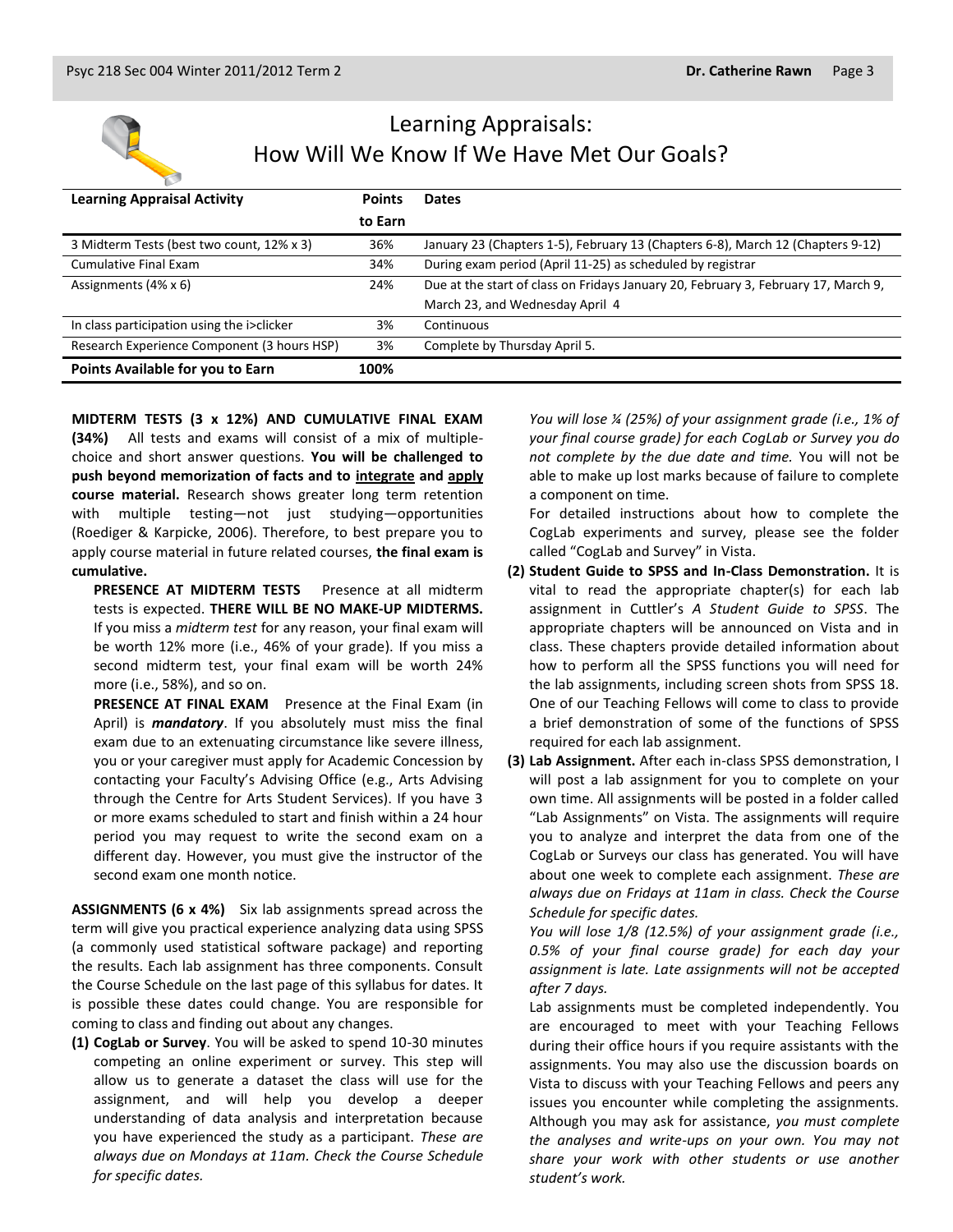# Learning Appraisals, Continued

**PARTICIPATION (3%)** Taking responsibility for your learning involves actively participating throughout this course. Your engagement will be evaluated based on your responses to **i>clicker** questions in class. If you answer at least 75% of the i>clicker questions during a class period, for at least 75% of the classes during the term, you'll earn up to 3%. Engaging during class (and outside of it) will help you learn the material – which should help you perform on tests and assignments as well.

**RESEARCH EXPERIENCE COMPONENT (3%)** As part of this course, you will be asked to spend **three hours participating in psychology studies** through the Department of Psychology's Human Subject Pool (HSP) system. The REC is designed to help you learn more about psychology and how research is conducted by providing you with first-hand experience with psychological research. You can locate and sign up for studies by going to [https://hsp.psych.ubc.ca.](https://hsp.psych.ubc.ca/) Further instruction on how to use the HSP online system can be found at <http://www.psych.ubc.ca/resguide.psy> in the document entitled "Subject Pool Information for Participants."

Because introducing you to psychological research is an important part of this course, the **REC is required**. However, as **an alternative to participation in subject pool studies you may choose to fulfill the REC by completing three library writing projects**, for which you read and summarize a research article; each article summary counts as one hour of research participation. You must select a research article (not a letter to the editor, commentary, or review paper) published since the year 2000 in the journal Psychological Science. Each summary should be about 500 words and should summarize the purpose, method, and results of the study. If you choose the library option, you must (a) create an account on the online HSP system, (b) include your name, email, student number, course, section, instructor on each summary and (c) submit hard copies of your completed article summaries, together with copies of the summarized articles, to Dr. Toni Schmader at least 10 days before the end of classes. **The REC is worth 3% of your course grade: 1 hour of participation or 1 article summary = 1% x 3.**

# What We Expect from You



**PARTICIPATION** This course is designed to be experiential, involving demonstrations, pair and small group discussions, large group discussions, class activities and writing, i>clicker questions, and regular feedback. Some class time will be devoted to a traditional lecture format, during which you can actively build your notes for future studying. Success in this class depends upon your active participation.

**ATTENDANCE** Please come to every class prepared to participate in your learning. Bring your i>clicker (and 2 spare AAA batteries), a pen and some paper (in addition to a laptop, if you choose to bring one), and an open mind. *If you miss class* you are responsible for obtaining missed notes and important announcements. You will not be able to regain participation points for missed classes.

**RESPECTFUL & ETHICAL CONDUCT** You are expected to treat all your classmates, your instructor, your Teaching Fellows, and yourself with respect at all times, both in and out of the classroom, face-to-face and in writing (e.g., on email). This includes arriving to class on time and minimizing distractions for other students. You are responsible for your own learning. Cheating of any kind will **not** be tolerated, including dishonest use of the i>clicker (e.g., entering responses for an absent classmate), and copying other's work. See the syllabus section on Ethical Conduct for more information.

**FEEDBACK** We invite you to share your thoughts and suggestions with us, particularly about things we are able to change, and be open to working together to make this course a positive experience for all of us.

You will be consulted for feedback about your learning experience, what elements of the course are working well for you, and what could be improved. For example, at the end of classes at least once per week, you will have the opportunity to summarize your learning and ask a question you're curious or confused about in writing. I will take up some of these Comprehension Checks at the beginning of the next class.

## What You Can Expect from Us

**AVAILABLE** We are here to help you and your classmates in your choice to succeed. Your Peer Tutors will be available to answer questions primarily through the Vista Discussion Boards. Visiting us (Dr. Rawn, our Teaching Fellows) in person is typically more effective than email for clearing up questions. If our office hours absolutely cannot work for you, respectfully email us a few time and day options to make an appointment. Because of our class size, there may be limits on the number of appointments we can schedule.

**ONLINE SLIDES** PowerPoint slides and handouts will be available *after* class on our Vista site (www.vista.ubc.ca).

**PARTICIPATION** I will make every effort to keep you interested in class by mixing things up and getting you involved in learning activities designed to help you learn. **I will ask you to do only those activities that I believe will help you learn**. To help document active learning, I may take some **PHOTOGRAPHS** throughout the term. Please see me (your instructor) within the first two weeks of the course if you have serious concerns about this.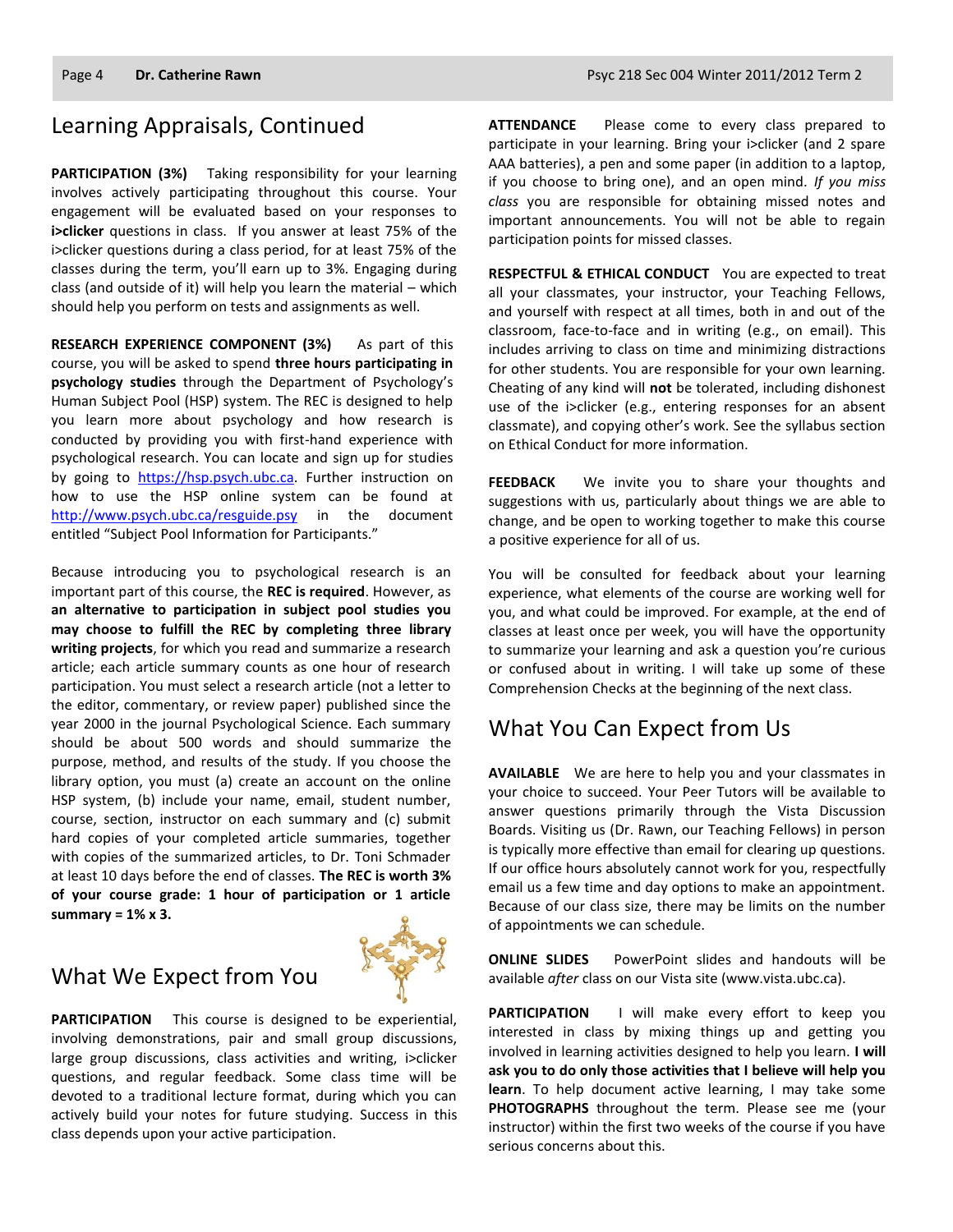**FEEDBACK** We will endeavour to provide you with feedback on learning appraisals (e.g., assignments, exams) as promptly and as with as much detail as possible, given the size of our class.

**RESPECTFUL & ETHICAL CONDUCT** At all times, we aim to treat each of you with respect, and to make all course decisions with the highest standard of ethics in mind. If you feel you are being treated unfairly or disrespected by us or a classmate, we invite you to talk to us so we can sort out the issue together. To be clear: such a discussion would not impact your grade.

## Tips for Success: Choosing to Learn!

I believe you can master this course material, *if you consistently choose to put in the effort required to do so.* Here's a rough guideline for how much time you should be spending on this course this year: **3-5 hours out of class for every 1 hour in class.** Note that some people will need more time than this.

What can you do *in class*?

- **Take notes** about what's being discussed, using what's on the slides to guide and organize your notes. (Don't just copy down what you see on the slides; you'll get those words later!).
- **Keep focused**. For example, avoid bringing a computer (or sitting behind someone else's) if it will be a distraction for you. Get adequate sleep and nutrition.
- **Actively participate in activities, demonstrations, and discussions; thoughtfully answer i>clicker questions**. The point of all of these is to help you think about the material so you can master it and make it meaningful for your life.
- **Ask questions**. Be brave! If you would like clarification or are interested in how a concept connects or applies in some way… ask it!

What can you do during those 9-15 hours per week you spend on this course *outside class?*

- **Complete Lab Assignments.** It might feel like labs are an extra task, but believe it or not completing them *is studying!* You will need to link concepts together and apply them to real examples. You will need to calculate and explain and interpret the results you find using our course material. What could be a better way to study?
- **Add to your class notes.** Fill in any missing gaps before you forget! Integrate your notes with the slides posted online [\(www.vista.ubc.ca\)](http://www.vista.ubc.ca/). *Build your notes so you can use them to study later.*
- **Prepare for the next deadline.** There are many components and deadlines to track. Stay organized and plan ahead to set yourself up for success.
- **Actively read the text**. For example, take notes using the section headers; convert headers into questions to help you identify the most important points. Take every chance available to test yourself (Bjork & Bjork, 2011). For example, complete "Practice Problems," "Questions and Problems," and quiz yourself on the "Important New Terms." After each chapter, close your book and freely recall everything you can remember, then go back and check what you got and what you missed (Karpicke & Blunt, 2011). *Build your notes so you can use them to study later.*
- **Test yourself using learning objectives from class and the text**. What should you be able to do with the course material? Learning objectives are meant to help you answer this question so you can study more effectively.
- **Come to office hours and post questions on Vista.** Get to know your Leaders in Learning, ask questions about course material, and find out more about psychology!

## Learning Tools to Investigate



I encourage you to take responsibility for your learning and check out what these resources have to offer.

**TIME MANAGEMENT** Tools to manage all your courses: [http://www.arc.sbc.edu/timeschedule.html,](http://www.arc.sbc.edu/timeschedule.html)

[http://learningcommons.ubc.ca/get-started/study](http://learningcommons.ubc.ca/get-started/study-toolkits/time-management-toolkit/)[toolkits/time-management-toolkit/,](http://learningcommons.ubc.ca/get-started/study-toolkits/time-management-toolkit/) and to plan writing assignments[: http://assignmentcalculator.library.ubc.ca.](http://assignmentcalculator.library.ubc.ca/)

**UBC ACADEMIC REGULATIONS** Information about academic regulations, course withdrawal dates and credits can be found in th[e University Calendar.](http://students.ubc.ca/calendar/academicyear.cfm)

**LEARNING COMMONS** is UBC's online hub for study and research support. This interactive website provides you with a wealth of academic resources, from tutoring and workshops to study groups and online tech tools. It also offers plenty of information on a variety of academic topics, and links to nearly all of the academic resources offered at UBC. Make the Learning Commons your first stop for all things academic! [http://learningcommons.ubc.ca](http://learningcommons.ubc.ca/)

**TUTORS** Some students who have done well in this course in the past are serving as tutors for hire. More information will be available in the first few weeks of class.

**PHYSICAL OR LEARNING DISABILITIES** UBC is committed to equal opportunity in education for all students (and so are we!), including those with documented physical disabilities or learning disabilities. If you have a disability that affects your learning in the classroom or your performance on tests or exams, please **contact Access & Diversity** in Brock Hall 1203, 1874 East Mall, Contact: 604.822.5844, [www.students.ubc.ca/access.](http://www.students.ubc.ca/access)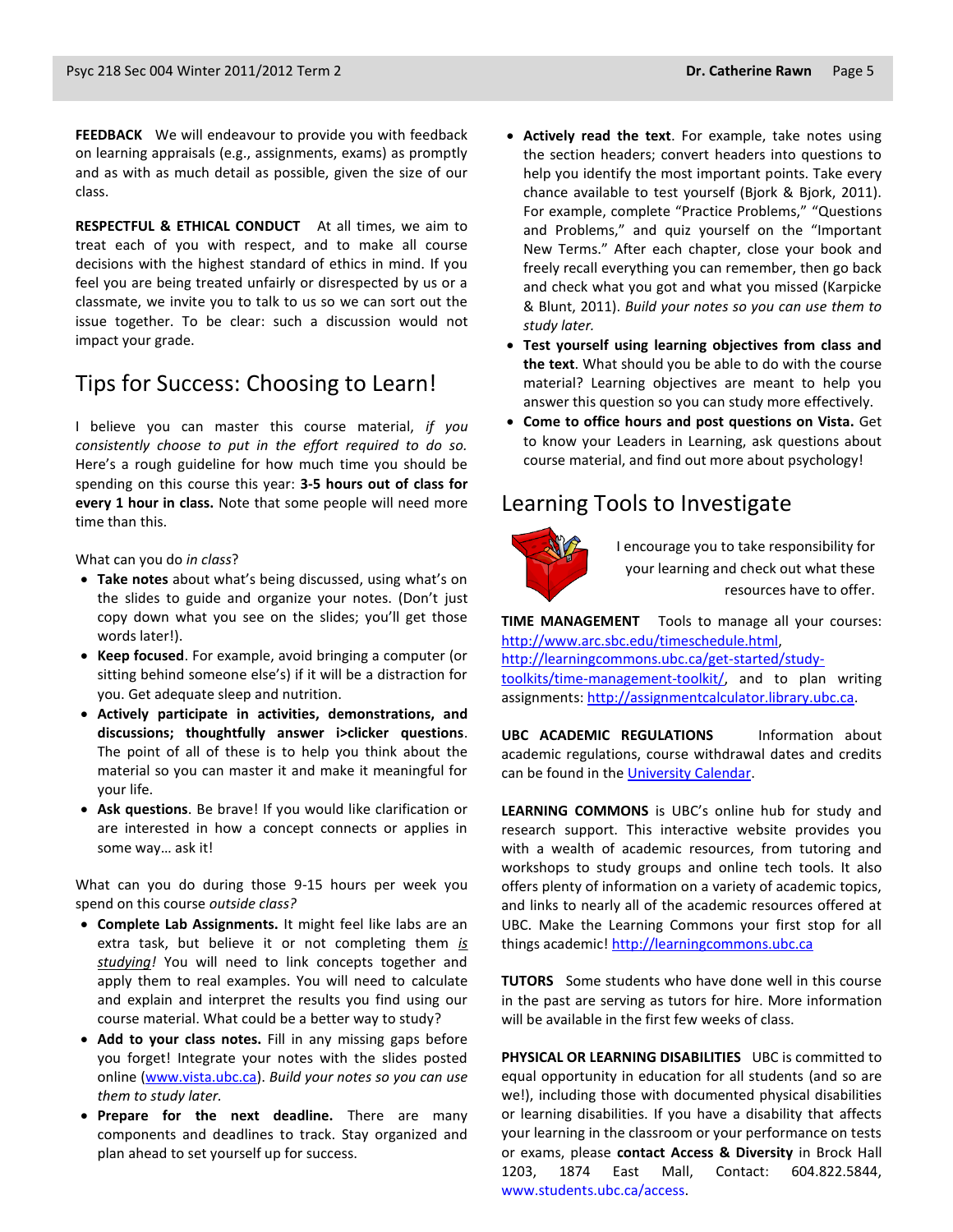# Psychology Department Grading Policies

*To meet department policy, the typical student demonstrating adequate performance on learning appraisals will earn around 63-67% in this course.* 

*Read on for details.*

In order to reduce grade inflation and maintain equity across multiple course sections, all psychology courses are required to comply with departmental norms regarding grade distributions. According to departmental norms, the average grade in a 100- and 200-level Psychology courses are 67 for an exceptionally strong class, 65 for an average class, and 63 for a weak class, with a standard deviation of 14. The corresponding figures for 300- and 400-level classes are 70, 68, and 66, with a standard deviation of 13. **Scaling** may be used in order to comply with these norms; grades may be scaled up or down as necessary by the professor or department. Grades are not official until they appear on a student's academic record. You will receive both a percent and a letter grade for this course. At UBC, they convert according to the key below:

| A+ | 90-100% | C+   | 64-67%    |
|----|---------|------|-----------|
| А  | 85-89%  | C    | 60-63%    |
| А- | 80-84%  | $C-$ | 55-59%    |
| B+ | 76-79%  | D    | 50-54%    |
| в  | 72-75%  | F    | $0 - 49%$ |
| R- | 68-71%  |      |           |



# Faculty of Arts Guidelines for Grading Criteria

You are earning a degree at a highly reputable postsecondary institution. Therefore, criteria for success are high. The Faculty of Arts offers the following guidelines that broadly characterize the kind of work that is generally associated with the main grade ranges. These characteristics help to put the Psychology Department Grading Policies into context. Note that adequate performance is in the C range, which is the typical class average.

**A RANGE:** *Exceptional Performance.* Strong evidence of original thinking; good organization in written work; capacity to analyze (i.e., break ideas down) and to synthesize (i.e., bring different ideas together in a coherent way); superior grasp of subject matter with sound critical evaluations; evidence of extensive knowledge base.

**B RANGE:** *Competent Performance.* Evidence of grasp of subject matter; some evidence of critical capacity and analytic ability; reasonable understanding of relevant issues; evidence of familiarity with the literature.

**D-C RANGE:** *Adequate Performance*. Understanding of the subject matter; ability to develop solutions to simple problems in the material; acceptable but uninspired work; not seriously faulty but lacking style and vigour.

**F RANGE:** *Inadequate Performance.* Little or no evidence of understanding of the subject matter; weakness in critical and analytical skills; limited or irrelevant use of the literature.

Consider these characteristics when making choices about the quality of work you submit in all learning appraisals, in this and any other course.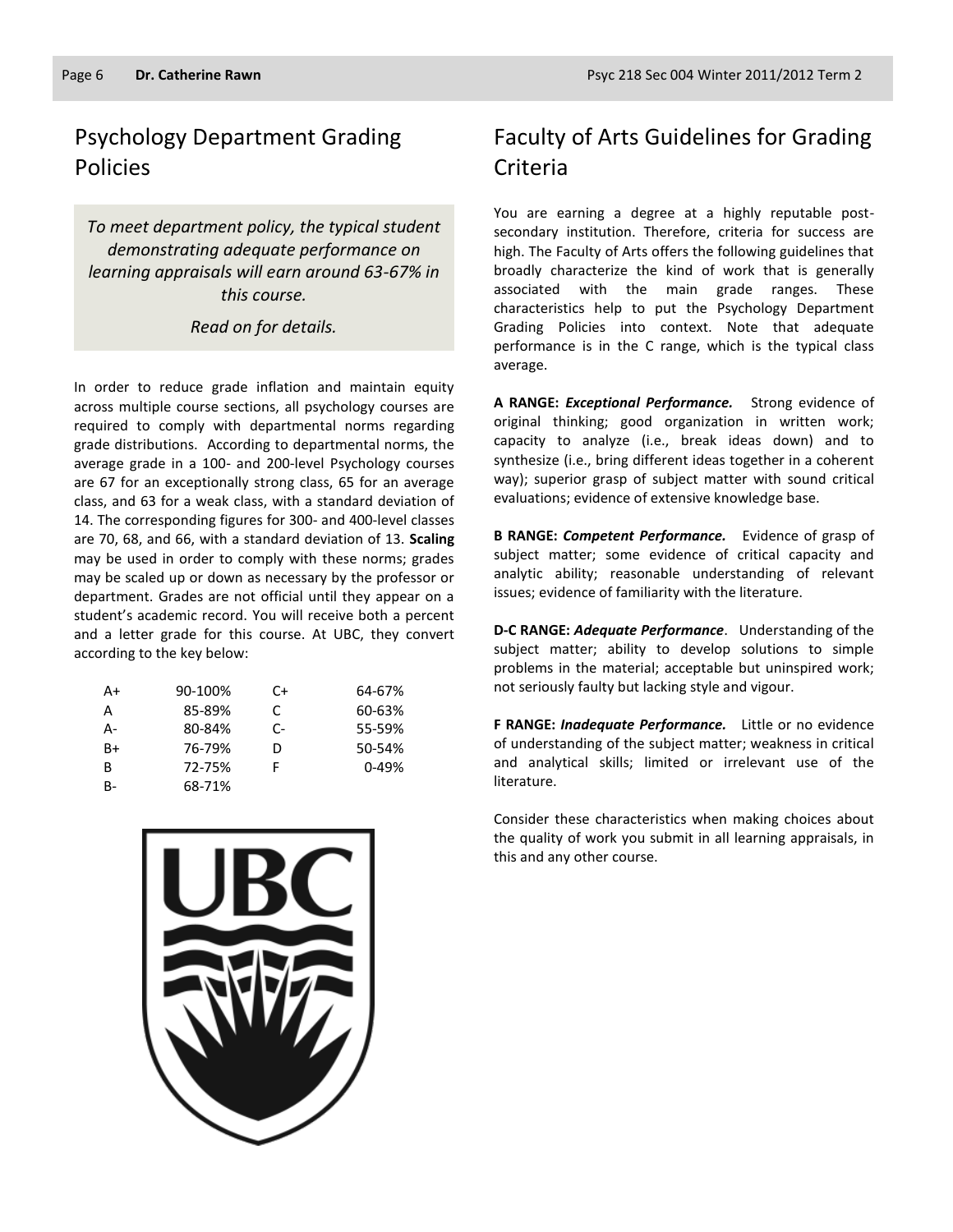### Ethical Conduct: Practices and Policies

Don't Cheat. Don't Plagiarize. It's Not Worth It. Read on For Key Definitions, Consequences, and Ways to Act Ethically

Don't try it, don't do it. The consequences are more severe than you may think: you will fail the assignment or test, you may fail the course, you may be expelled from University, and unable to attend any other postsecondary institution in the future. Think about the long-term implications of that outcome in your life.

### **Psychology Department's Position on Academic Misconduct**

Cheating, plagiarism, and other forms of academic misconduct are very serious concerns of the University, and the Department of Psychology has taken steps to alleviate them. In the first place, the Department has implemented software that can reliably detect cheating on multiple-choice exams by analyzing the patterns of students' responses. In addition, the Department subscribes to *TurnItIn* — a service designed to detect and deter plagiarism. All materials (term papers, lab reports, etc.) that students submit for grading will be compared to over 5 billion pages of content located on the Internet or in TurnItIn's own proprietary databases. The results of these comparisons are compiled into customized "Originality Reports" containing several, sensitive measures of plagiarism; instructors receive copies of these reports for every student in their classes.

During exams, the instructor and invigilators reserve the right to move students in their seating arrangement with no explanation provided.

In all cases of suspected academic misconduct, the parties involved will be pursued to the fullest extent dictated by the guidelines of the University. Strong evidence of cheating or plagiarism may result in a zero credit for the work in question. According to the University Act (section 61), the President of UBC has the right to impose harsher penalties including (but not limited to) a failing grade for the course, suspension from the University, cancellation of scholarships, or a notation added to a student's transcript. For details on pertinent University policies and procedures, please see Chapter 5 in the UBC Calendar [\(http://students.ubc.ca/calendar\)](http://students.ubc.ca/calendar).

#### **Why is Academic Misconduct Treated So Harshly?**

Some people don't feel like cheating on a test or taking a sentence or two from someone else's paper without citing it is a big deal. Here's a bit of insight into why we care so much.

In the academic community—a community of which you are now a part—**we deal in ideas**. That's our currency, our way of advancing knowledge. By representing others ideas in an honest way, we are (1) respecting the rules of this academic community, and (2) showcasing how our own novel ideas are distinct from but relate to their ideas. **Welcome to the academic community. You are expected to act honestly and ethically, just like the rest of us.**

### **Participating in the Academic Community Ethically**

What can you do to ensure you are acting ethically in this course? **First, recognize that all graded work in this course, unless otherwise specified, is to be original work done independently by individuals.** Although you can seek help from your TFs and peers while figuring out the lab assignments, *all assignments are to be completed independently.*

**Do not copy and paste text** from other sources, including other people's work, even in a draft. Don't even read another person's lab assignment before completing your own, as you might unintentionally misrepresent those words as your own in a later draft (which would still qualify as plagiarism).

*In cases of lab assignments that have an unusually high degree of overlap in their responses, both parties will receive zero for the suspect question. If it happens again, both lab assignments will receive a zero for the entire lab and it will be reported to the department and the university.*

**Keep up to date with course material and prepare well.** Avoid putting yourself in panic mode come exam and deadline time. Treat every assignment and exam as a test of *your* knowledge, without any unauthorized aids of any kind.

> *If you have any questions about how to seek advice from peers without crossing the plagiarism boundary, please see your Instructor or TF before handing in your assignment.*